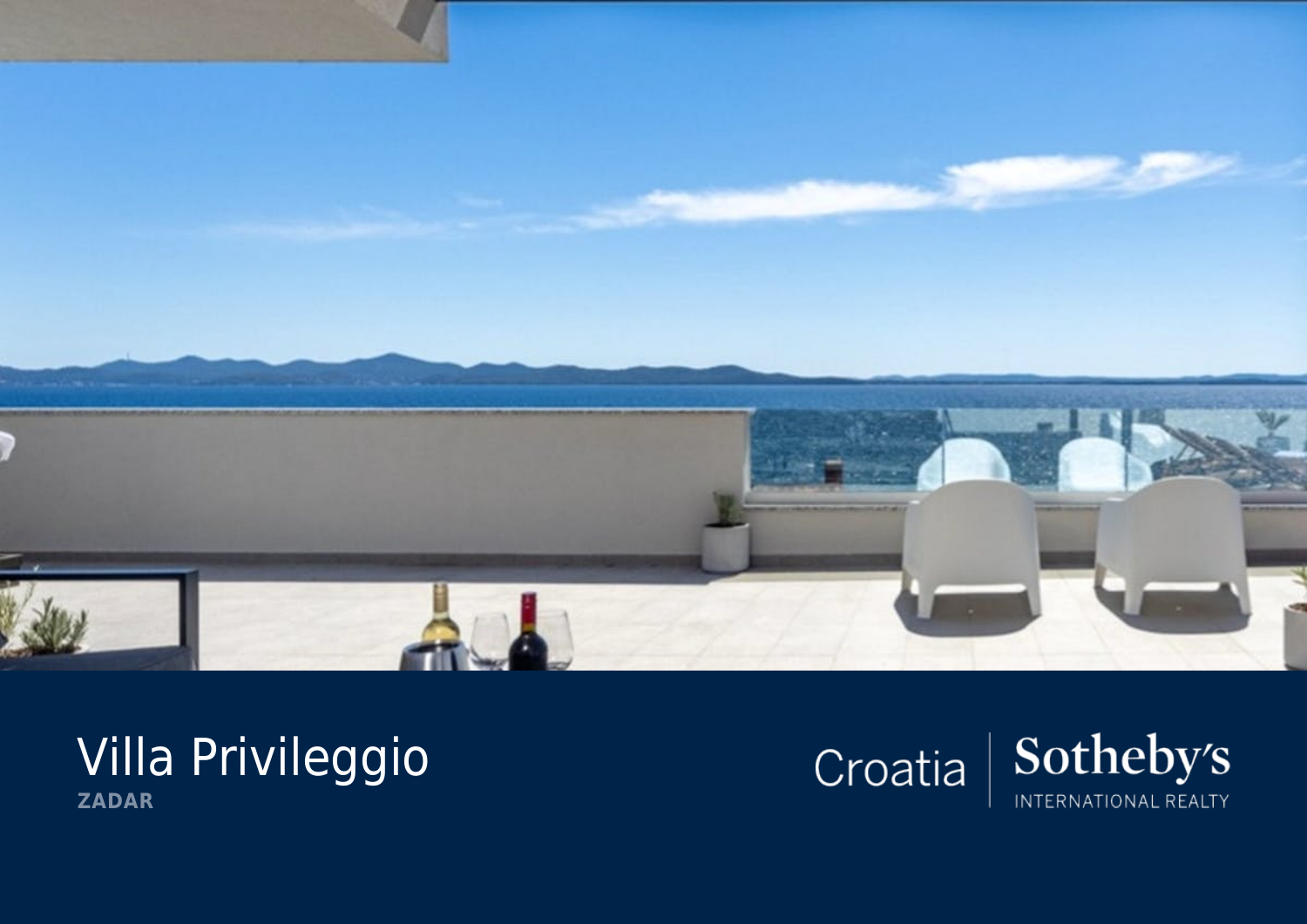## Villa Privileggio



**LIVING AREA** 210 m2





**PRICE** 1.100.000 €





**ROOMS** 4

**CONTACT Ivana Marković**  Grljevačka 2a, 21312 Podstrana m: 00385 (0)916027672 info@sothebysrealty.hr www.sothebysrealty.hr

Each Office is Independently Owned and Operated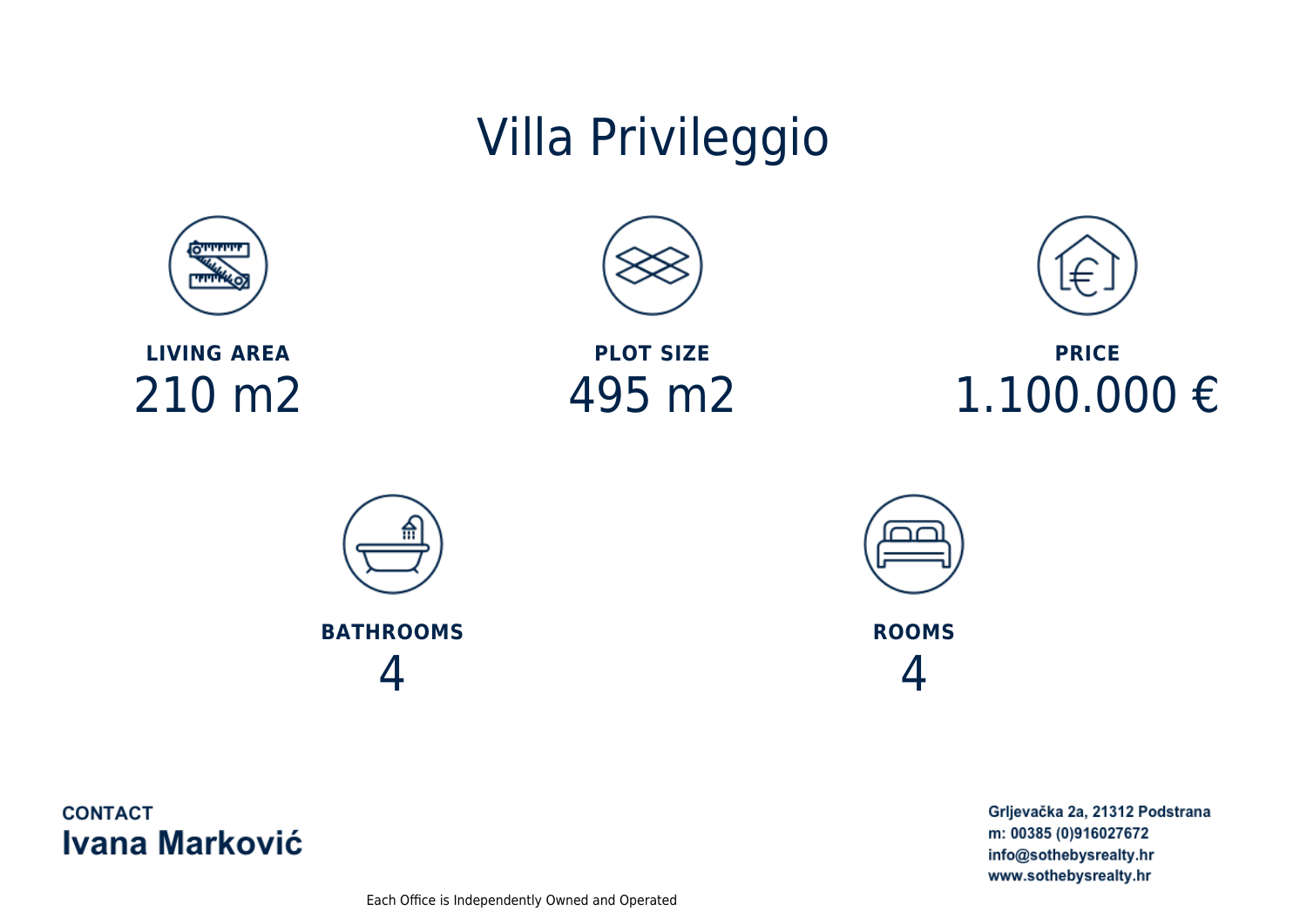Located in a small tourist town, only 10 kilometers from Zadar, the modern villa Privileggio allows you to enjoy the finest Mediterranean lifestyle thanks to the proximity of the scenic beach area and popular tourist towns. The villa is situated in a residential area close to all the necessary facilities and offers many year-round relaxation and entertainment options. The ideal location in the Central Adriatic, the renowned historic center, and the proximity of four national parks make the Zadar area one of the most popular destinations for summer vacation or year-round enjoyment. The villa is spread over 210 square meters, and it is set on a plot of 495 square meters. It features a well-organized garden area with a heated swimming pool, sunbathing area, and lounge furniture for outdoor enjoyment. The garden is fully fenced and offers maximum privacy for a pleasurable stay. The attractive roof terrace is equipped with a modern hot

tub, comfortable loungers, and lounge furniture, providing an idyllic hedonistic oasis that offers a picturesque sea view. Contemporary interior design and carefully arranged and planned interior space enables you to enjoy utmost comfort and functionality. The interior is arranged on two levels and comprises an elegant living room with a guest toilet, a modern kitchen with an adjoining dining area, four bedrooms, and four bathrooms. Designed with great attention to every detail, villa Privileggio provides absolute comfort and functionality with several luxury amenities. The spacious living area is well-connected to the outdoor terrace and swimming pool, and thanks to the large glass walls, the interior is bathed in sunshine and provides airiness and a sense of freshness. The villa is fully equipped with high-quality appliances and modern-style furnishings and decorations. A parking area for four vehicles is available in front of the villa. The property is located only 35 meters from the sea. Convenient location near the sea, beaches, and national parks and proximity to cultural and historical sites and the international airport are just some advantages of villa Privileggio that can be easily rented out to tourists, used as residential property or second home.

## AMENITIES

Balcony  $\checkmark$  Energy certificate  $\checkmark$  Furnished Garden  $\checkmark$  Parking  $\checkmark$  Pool Seaview Terrace  $\checkmark$